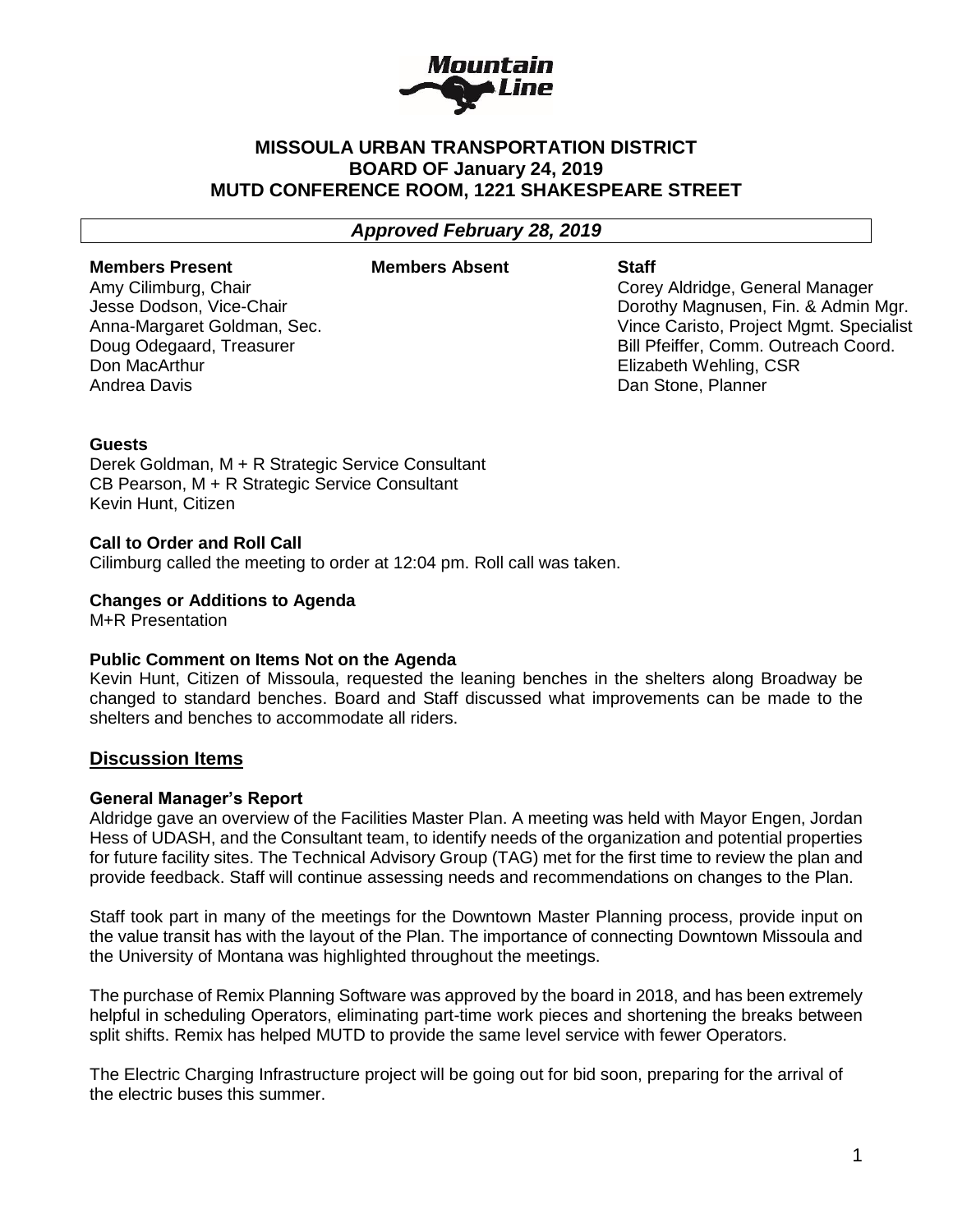Staff is working with Windfall to design exterior signage for the Transfer Center building, which is expected to be installed in the next few months.

MUTD has received requests from organizations in the community for front-door service to their facilities. MUTD is working with these organizations to explore appropriate solutions to address this need. MUTD and the organizations are working to create a survey to better understand the need of their clients.

A Zero-Fare event will be held on February 7, with Mayor Engen speaking. New Zero-Fare partners will be announced.

There are CMAQ funds for Missoula that will be rescinded if not used by September 30<sup>th</sup> of this year. Both the City and County have looked at projects that these funds are allowed to be used for, but have not found any. If these funds are transferred to MUTD, the deadline on spending would reset, allowing three years to spend the funds. These funds could be used to purchased addition electric buses and enhance the Bus Stop Master Plan.

Dan Stone, GIS Intern, has worked with MUTD's IT providers to identify and correct data, while learning how to better utilize the benefits of the IT programs used. Staff will continue to work on this and update the Board as necessary.

TischlerBise has asked for additional data on ridership, bus replacement, Bus Stop Master Plan, and the Facilities Master Plan in order to determine the amount of impact fees that could be collected by MUTD.

A Strategic Plan Implementation Committee has been created. For now, it will be a part of the Planning Committee but may become a separate committee at a later date.

#### **M+R Presentation**

CB Pearson and Derek Goldman of M+R gave a presentation on the steps that led up to the 2013 ballot measure and discussed the next steps to exploring a future ballot measure to implement the Strategic Plan.

## **Action Items**

## **Minutes of December 12, 2018**

MacArthur made a motion to approve the minutes of December 13, 2018, seconded by Goldman. The motion carried unanimously.

#### **December 2018 Financial Statements and Ridership Reports**

Magnusen presented the December 2018 Financial Statements and Ridership Reports. The reserves are fully funded, except for the three-month operating reserve of \$1,757,370, which will be funded as receivables are collected. The net position of \$16,990,290 includes unrestricted funds of \$1,273,205, which will be allocated to the operating reserve once the accounts receivable has been collected.

December 2018 financial statements show a net change in position of \$519,126 compared to FY2018 of \$214,685. Operating revenue is tracking closely to budget, with expenses at 3.98% less than the budget, and compensation being 4.03% less than the budget.

December 2018 ridership is less than 1% lower than December 2017, with annual ridership at 1% more than 2017. Paratransit ridership is 42% more than December 2017, with annual ridership being 39% more than 2017. Senior Van ridership is 17% more than December 2017, with annual ridership at 15% less than 2017.

Dodson made a motion to receive the December 2018 Financial Statements and Ridership Reports, seconded by Davis. The motion carried unanimously.